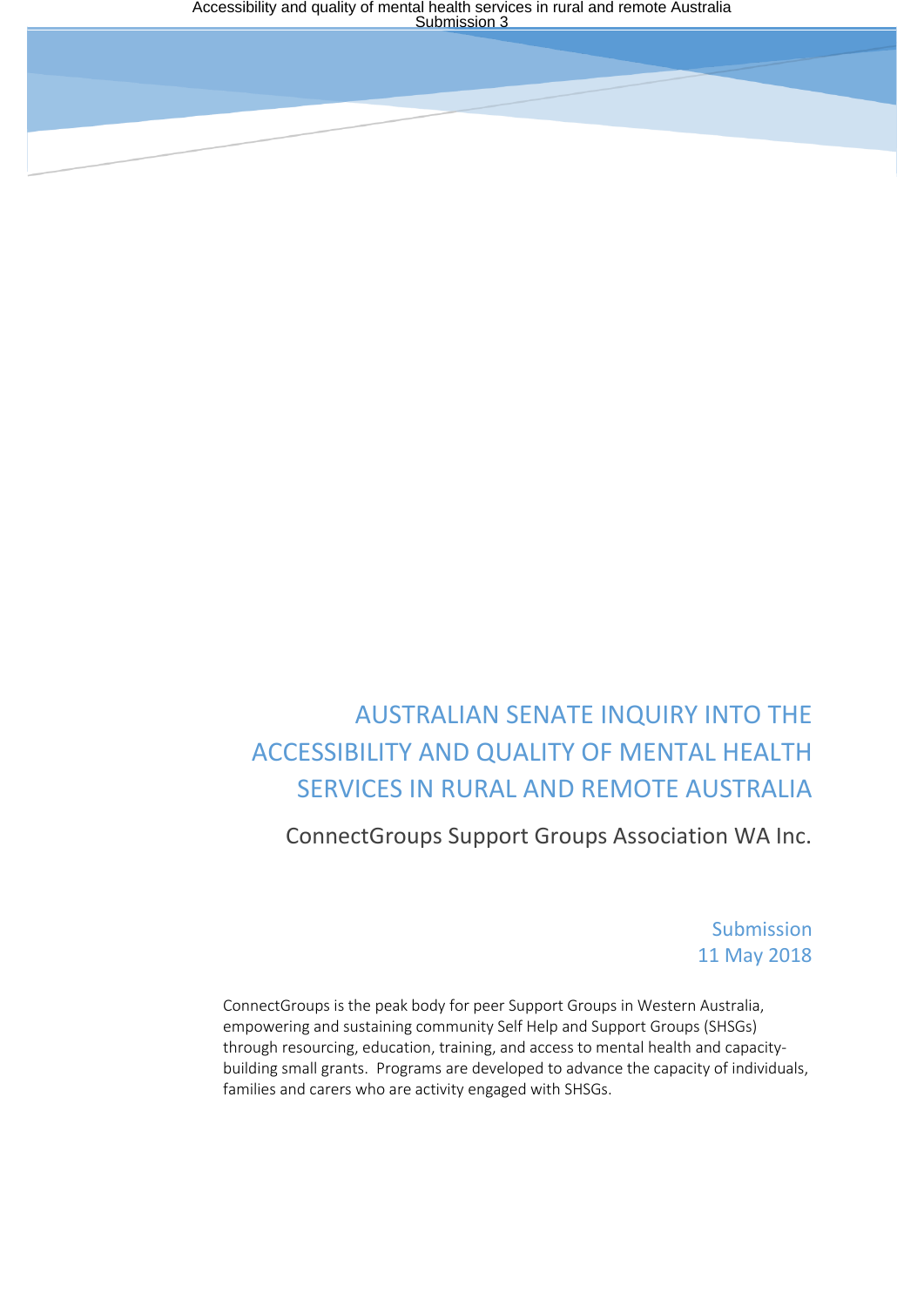# Organisational Contact Details

| Contact                  | Antonella Segre CEO                              |
|--------------------------|--------------------------------------------------|
| <b>Organisation Name</b> | ConnectGroups Support Groups Association WA Inc. |
| e-Mail                   |                                                  |
| Telephone                | (08) 9364 6909                                   |
| <b>Postal Address</b>    | PO Box 1209 Booragoon, WA 6954                   |
| <b>State</b>             | Western Australia                                |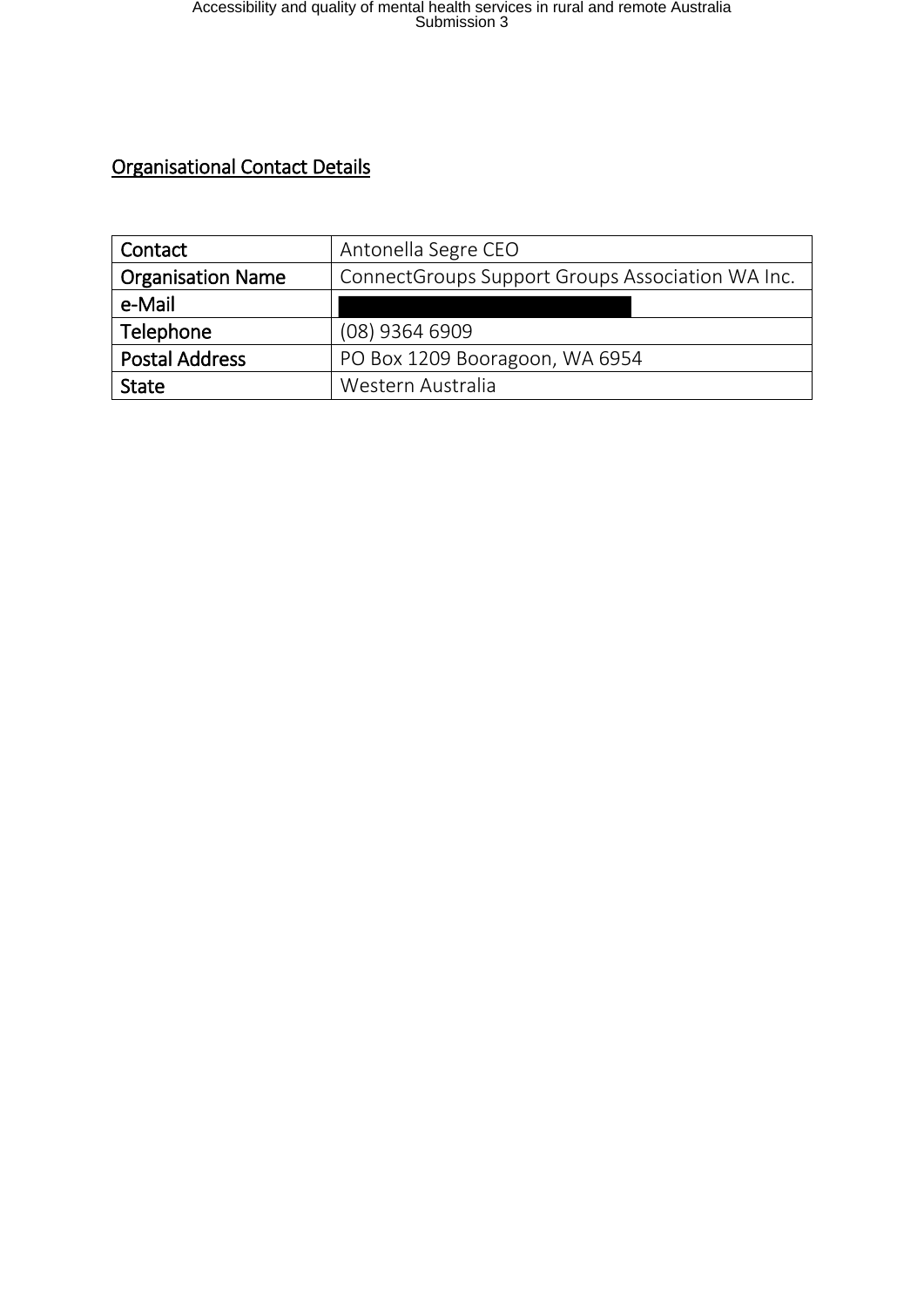#### Introduction – ConnectGroups Support Groups Association WA Inc.

ConnectGroups is the peak body for peer Support Groups in Western Australia, empowering and sustaining community Self Help and Support Groups (SHSGs) through resourcing, education, training, and access to small grants. Programs are developed to advance the capacity of individuals, families and carers who are activity engaged with SHSGs. SHSGs provide peer support on a wide range of issues including mental health, chronic and genetic conditions, trauma, and social challenge. SHSGs play a key role in the prevention of mental distress, the promotion of health and wellbeing, reduction of stigma, community inclusion, advocacy, and contribute the enormous healing value of lived experience. Evidence indicates that major risk factors contributing to current rates of suicide in non-indigenous populations include mental illness and interpersonal factors that diminish a person's quality of life and societal connection. Self Help and Support Groups directly impact those risk factors. Member groups represent priority populations as identified in *Suicide Prevention 2020*<sup>1</sup> .

Respecting the principles of co-production, strengths-based capacity-building, and local solutions, ConnectGroups manages two innovative small grants programs across a broad range of stakeholders representing the most vulnerable populations in the community. The small grants programs push the boundaries of grant management to be more flexible and responsive to the peer support sector, and are funded by the Mental Health Commission. Improving mental health literacy and service provision, by skilling and empowering Groups, acts as a community protective factor and builds capacity to both positively impact mental health in the community and resilience in the individual.

ConnectGroups is operating increasingly in the suicide prevention space. We are acutely aware of the alarming rates of suicide in WA. As an organisation operating in the mental health space, we are impacted by reform direction and policy both at State (*where a decade-long audit quantified the suicide rate in the Kimberley among indigenous people as among the highest rates in the world*) and Commonwealth levels that focus on trying to decrease those rates. We are closely monitoring the outcomes of the PHN-commissioned Kimberley Suicide Prevention Trial, and are engaged with several of its members.

## Community Consultation

**.** 

ConnectGroups tracks 151 regional members within its service provision oversight. Available resources limits direct engagement opportunities with those members. However, as a result of a grant from Lotterywest in 2017, eleven (11) regional peer Support Group members and community leaders were able to participate in a Perth-based half-day forum facilitated by ConnectGroups to identify successes and challenges experienced in the regions. The forum provided the opportunity for regional leaders across the state who are delivering needed social and emotional wellbeing services within their community to add their voices to this issue. The regions have unique requirements, and are impacted by a lack of cohesive service delivery, limited resources, geographical distance, and limited opportunity for skills development and real capacity-building.

Regional participation was from the Kimberley, the Great Southern, the South West, the Wheatbelt, and the Goldfields. Aboriginal and Torres Strait Islander representation was 45%.

<sup>1</sup> *Suicide Prevention 2020: Together We Can Save Lives, pg 41*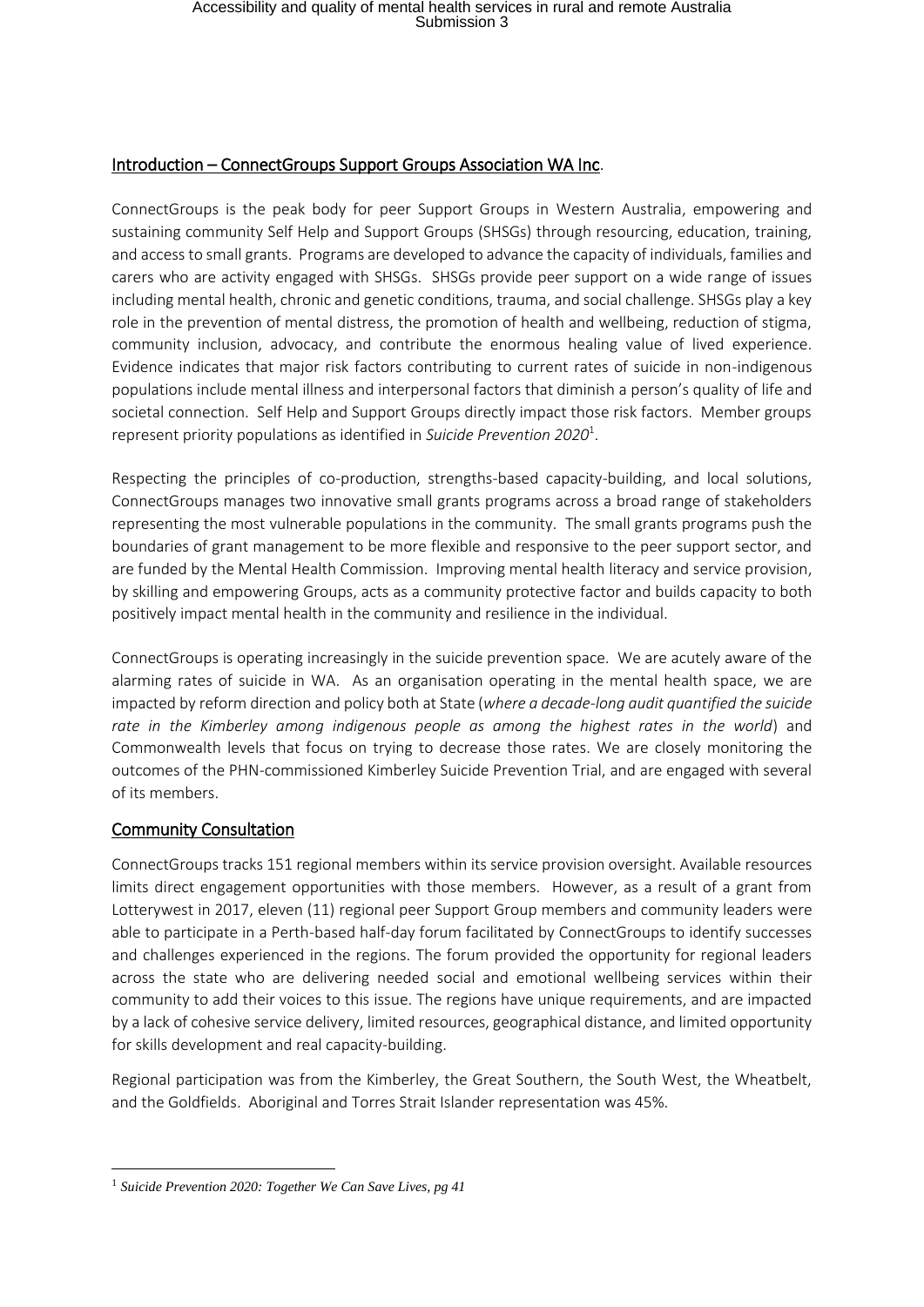The consultation focused on three specific social and emotional wellbeing, and capacity-building issues affecting regional, rural and remote Western Australia:

- 1. Good practice models and successful community engagement strategies
- 2. Identification of transferable or scalable models for service delivery
- 3. Gaps and unmet needs in the regions

The outcomes of the 2017 regional community consultation is articulated in the following pages, specifically addressing the Senate Inquiry Terms of Reference:

# (A) The nature and underlying causes of rural and remote Australians accessing mental health services at a much lower rate

- (B) The higher rate of suicide in rural and remote Australia;
- (C) The nature of the mental health workforce
- (D) The challenges of delivering mental health services in the regions
- (E) Attitudes towards mental health services;
- (F) Opportunities that technology presents for improved service delivery
- (G) Any other related matters

Additionally, as part of this submission, ConnectGroups is providing commentary on the future of suicide prevention activities, specifically in Aboriginal and Torres Strait Islander communities, based on the experience and knowledge gained through the life cycle of our Aboriginal and Torres Strait Islander small grants program, *Dream it Forward*. This commentary specifically addresses the Senate Inquiry Terms of Reference:

#### (B) The higher rate of suicide in rural and remote Australia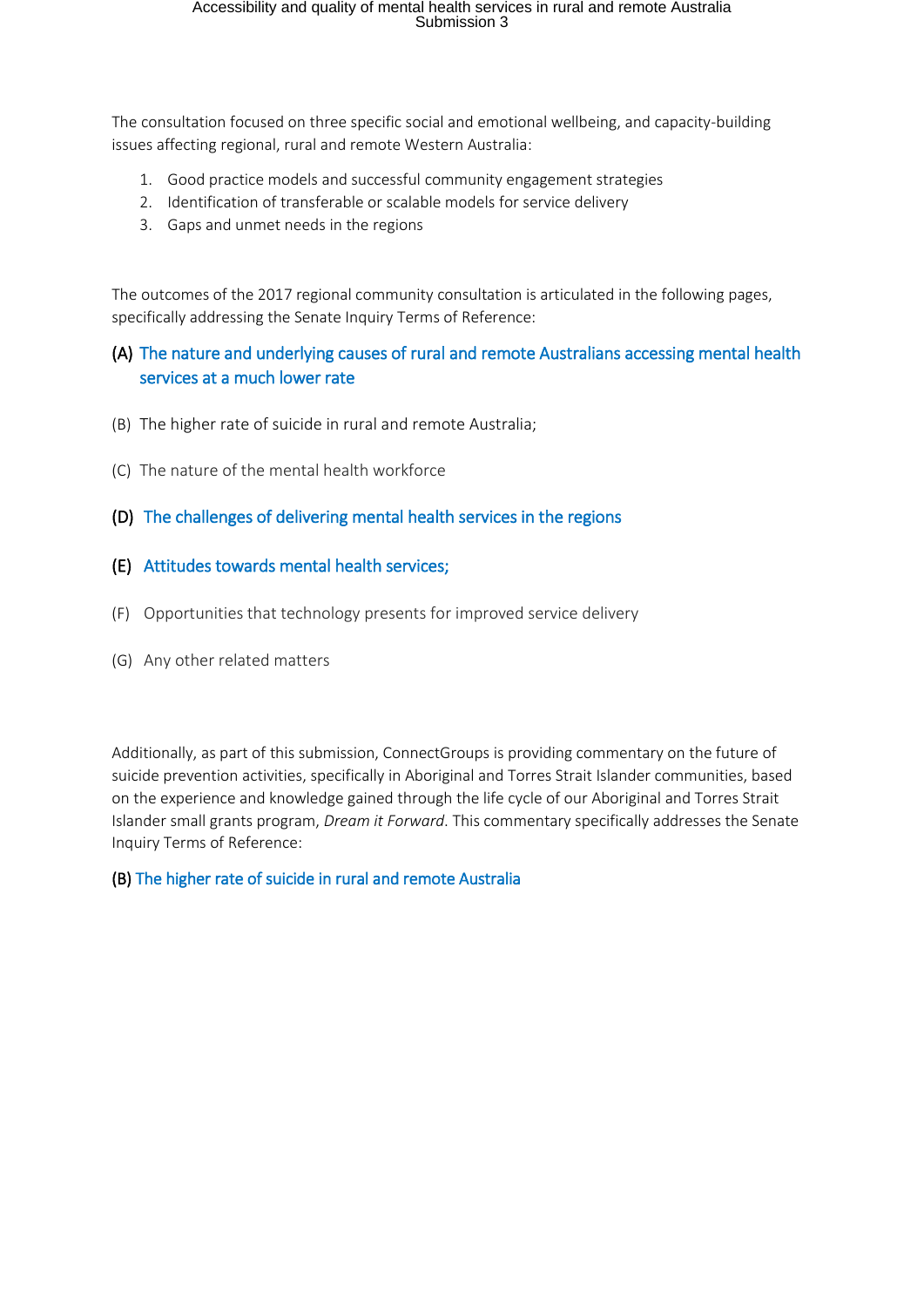#### **OUTCOMES**

L

## (A) The nature and underlying causes of rural and remote Australians accessing mental health services at a much lower rate



- Co-production builds local leadership.
- Local empowerment and upskilling (building local capacity) results in most sustainable service provision.
- Local capacity-building essential as it leverages local commitment and passion for the community.
- Financial independence from government also results in most sustainable service provision.
- Building local relationships is critical to establishing trust. There is strength in trust.
- Peer support models are effective as they are founded in trust.
- Best solutions are those that are place-based and locally-driven. These solutions are longerterm and more likely to be embraced by the community.
- Inter-agency cooperation including individuals, GPs, mental health services, NGOs and community groups improves local referral pathways. Similar to mental health recovery community model of care.
- Communities respond to local needs when services are absent e.g. services for children with disabilities, depression Self Help group.

#### **ACTIONS**

- 1. Engage with local service providers who are best placed to understand community need, and who can build trust with the community. Transient service provision will rarely be successful.
- 2. Build local capacity and local leadership. Train-the trainer model.
- 3. Co-production of services delivery.
- 4. Establish inter-agency cooperation to improve referral pathways.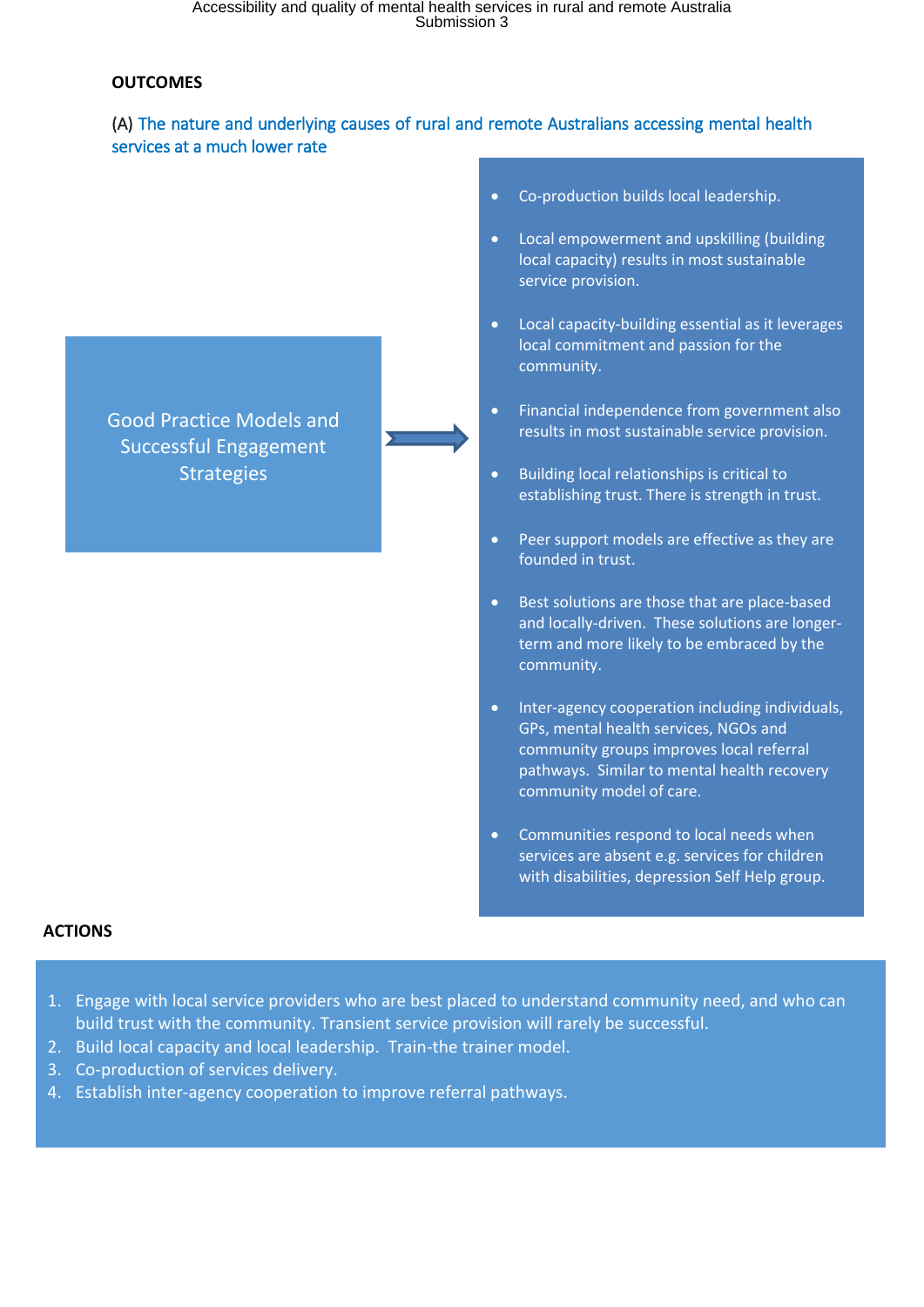Accessibility and quality of mental health services in rural and remote Australia Submission 3

#### **OUTCOMES**

#### (D) The challenges of delivering mental health services in the regions



- Inter-agency cooperation including individuals, GPs, mental health services, NGOs and community groups improves local referral pathways. Similar to mental health recovery community model of care.
- Depression Support Network in Albany sits on the Great Southern Mental Health Network which encourages regional interagency cooperation and referral pathways.
- Escare in Esperance brought together partnership with 3 different service providers to respond to an articulated local need for an Aboriginal yarning group. The partnership resulted in upskilled local service providers, relationships built on trust, and built leadership among the women in the yarning group.
- Depression Support Network has an agreement with local Coles for next day food donations which helps sustain the Support Group and encourages community participation.
- Many of the Groups emphasised the importance of story-telling and story sharing as a sustainable element in their Support Group or community.

#### **ACTIONS**

- 1. Encourage Support Groups in the regions to engage in inter-agency cooperation via regional networks, partnerships, or alliances to encourage a referral pathway into the Group.
- 2. When a community need is identified, a local response, from one or more service providers made up of local community members will be most effective.
- 3. Encourage Support Groups to engage with local vendors to provide donated goods and services as most are willing to support local not-for-profits and community groups.
- 4. To encourage and support volunteer activity which are a challenge in the regions, apply for annual DSS Volunteer Grants (\$5k).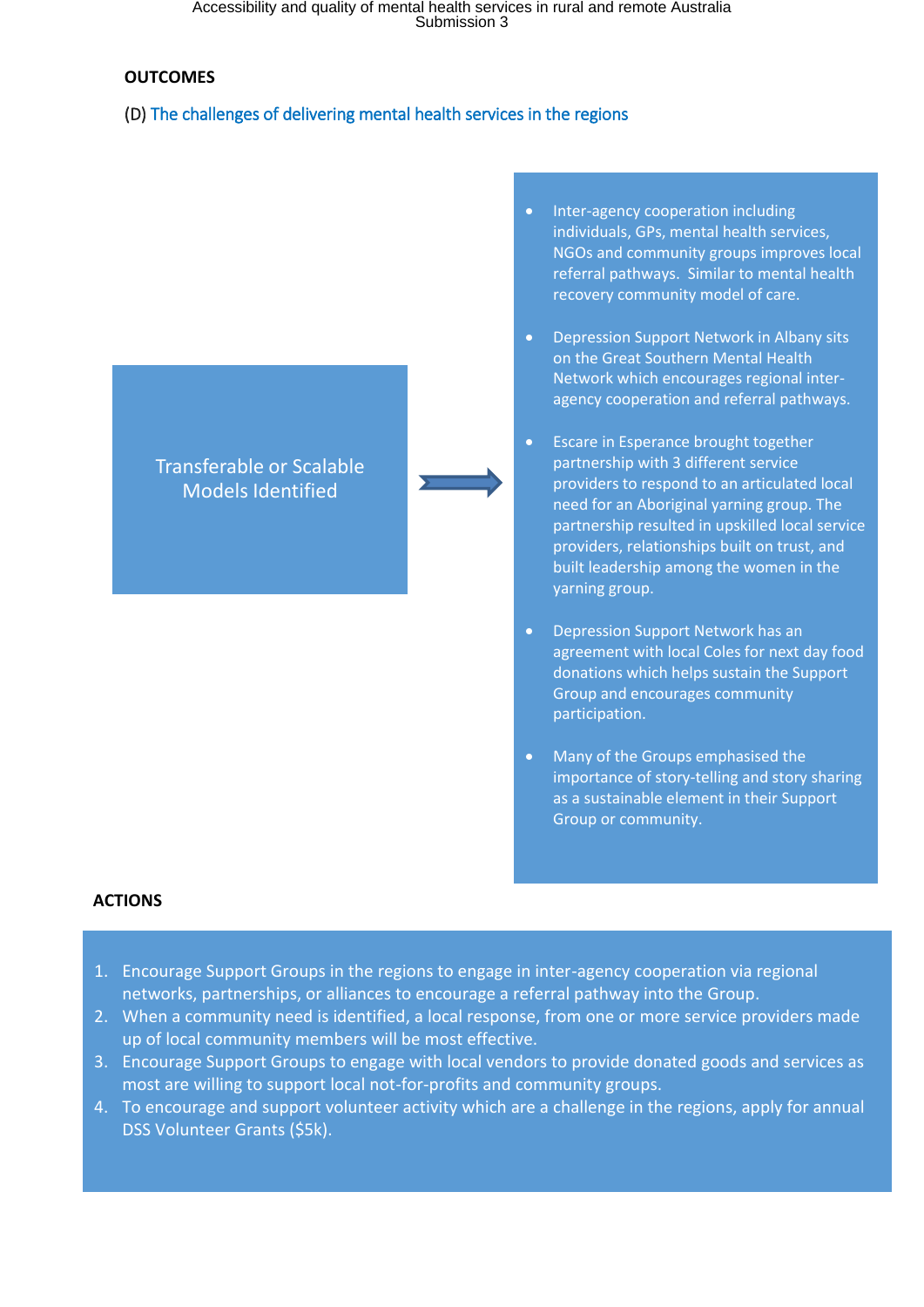#### **OUTCOMES**

## (E) Attitudes towards mental health services



- Lack of available safe and secure housing for community members in the regions.
- Lack of mental health support in the regions. Communities seem reluctant to take a whole-ofcommunity approach to address mental health and suicide prevention.
- Transient service providers have no local knowledge, cultural understanding nor trust relationships with the community. Good intentions do not translate to better outcomes.
- Despite good intentions to collaborate, in reality, many service providers work in silo.
- Many regional areas struggle to overcome societal attitudes toward alcohol where community gatherings centre around drinking. A lack of community response to the impact of drug use.
- Groups/organisations not sufficiently resourced to conduct rigorous evaluation or research. Funding bodies increasingly require evaluation.
- Engaging and retaining volunteers a big challenge as many rural people volunteer with many activities.
- Suicide, grief, and loss remain prevailing issues in the regions.
- Lack of access or opportunity to upskill community members though it was identified that local capacity is essential.
- Shires are often not progressive, proactive or forward-thinking.
- Red Tape (public liability, food handling licenses, charitable license) can be challenging for small Groups.
- Isolation and the lack of sympathetic services to engage with.

### **ACTIONS**

- 1. Upskill local community members in suicide prevention strategies, mental health, and AOD issues. Build local capacity to address these issues within the community not just from service providers.
- 2. Regional communities would be well-served by a local service directory.
- 3. The gap in availability of compassionate services that encourage a reduction in social isolation could be filled by Support Groups or Support Networks.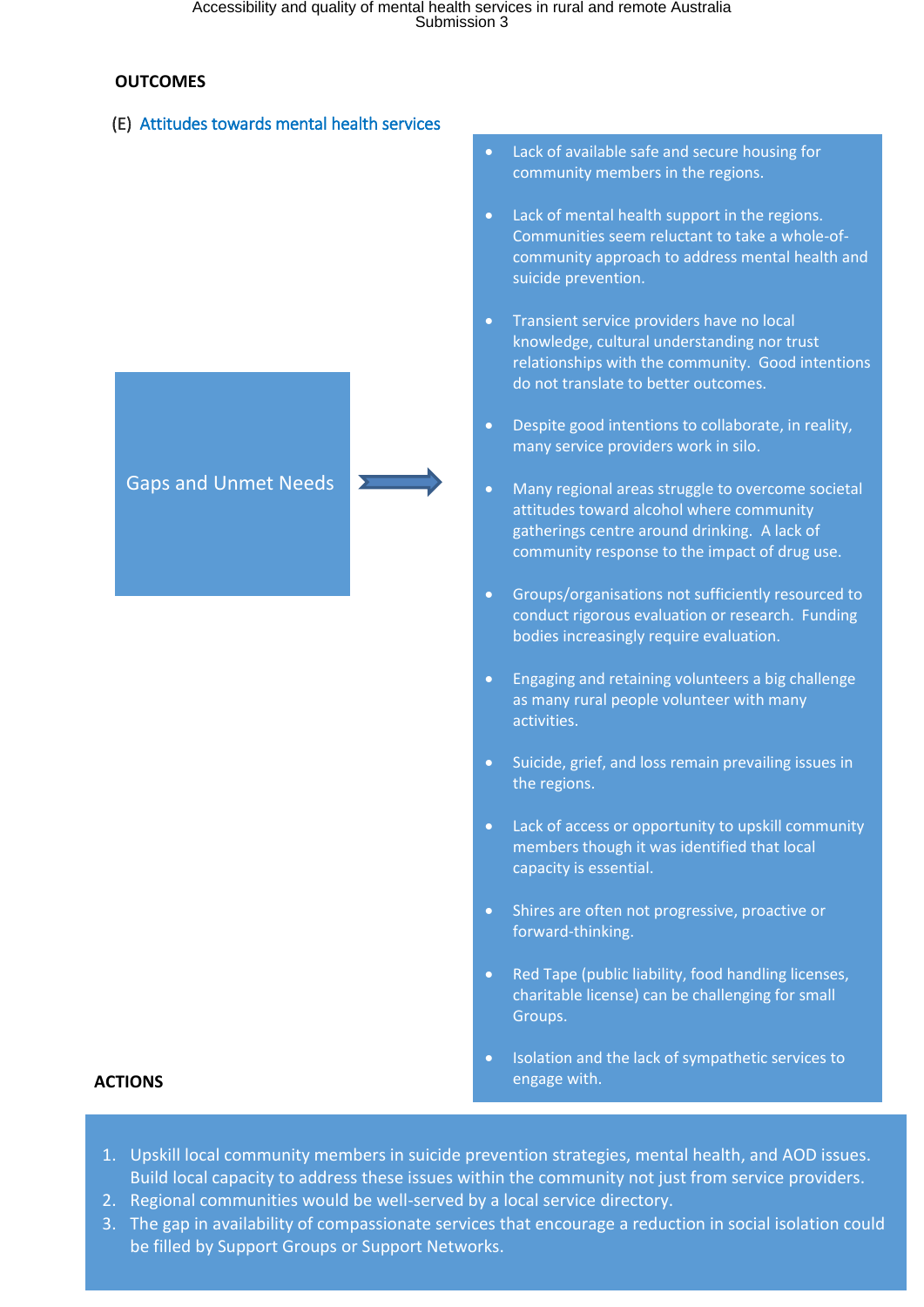# Accessibility and quality of mental health services in rural and remote Australia Submission 3

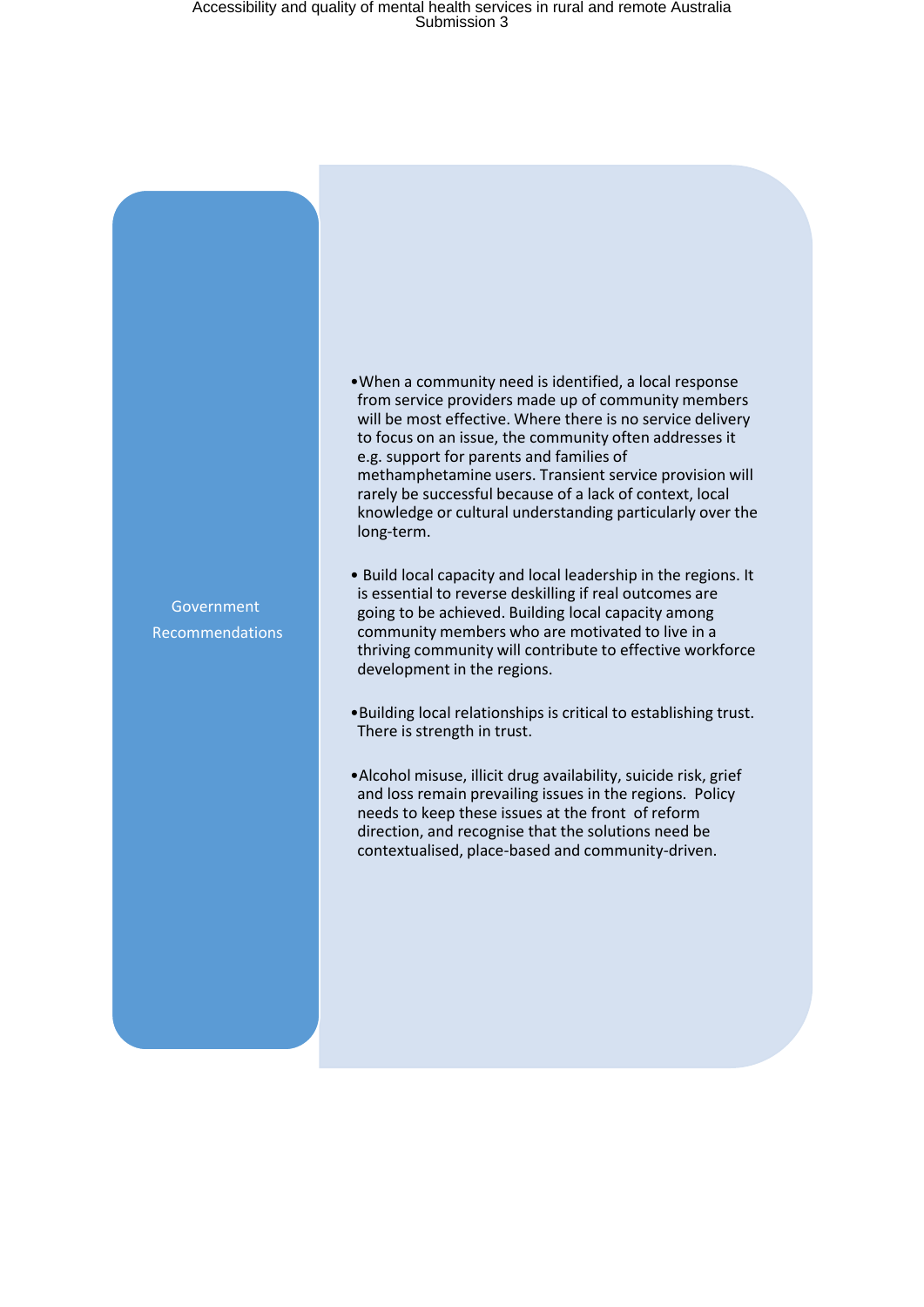# (B) The higher rate of suicide in rural and remote Australia

As stated in the introduction, ConnectGroups is operating increasingly in the suicide prevention space. We are acutely aware of the alarming rates of suicide in WA, and are focusing attention on the Kimberley.

The *Dream it Forward* Program (DIF) is a ConnectGroups small grants program that strengthens, sustains or adds value to community-led healing initiatives that activate cultural strength, and is a partnership with Aboriginal and Torres Strait Islander communities in Western Australia.

In its most recent funding round, 90% of awarded projects were in rural or remote Western Australia with over half in the Kimberley.



Engagement with Elders and community leaders has informed the program that concepts of country, and connection to country and culture are cornerstones of Aboriginal identity. Those links strengthen cultural identity, and are intrinsic to building connections and improving social and emotional wellbeing outcomes.

Projects are place-based, embed cultural understanding into the design and delivery of activities, and use a range of methodologies to strengthen capacity, reduce risk factors of psychological distress, and increase community protective factors. Projects are community specific as the program recognises that every community's needs are unique, and that local place-based solutions identified and delivered by community leaders and Elders are necessary to build resilience.

These principles are consistent with the recommendations for upstream solutions and primordial prevention strategies as referenced in the Final Report of the Aboriginal and Torres Strait Islander Suicide Prevention Evaluation Project (ATSISPEP)<sup>2</sup>. Further, *Dream it Forward* projects represent a cross-section of success factors (as identified in the ATSISPEP Final Report). While projects are not necessarily suicide-prevention focused, they target universal interventions that encourage social, emotional, and spiritual wellbeing, and help-seeking behaviours.

Government needs to consider similar models of community-led interventions as urged in the ATSISPEP Final Report and it is encouraging to see that the PHN-commissioned Kimberley Suicide Prevention Trial seems committed to doing that.

**.** 

<sup>2</sup> *Solutions that Work: What the Evidence and our People Tell Us" – Final Report Aboriginal and Torres Strait islander Suicide Prevention Evaluation Project Report 30 June 2016*